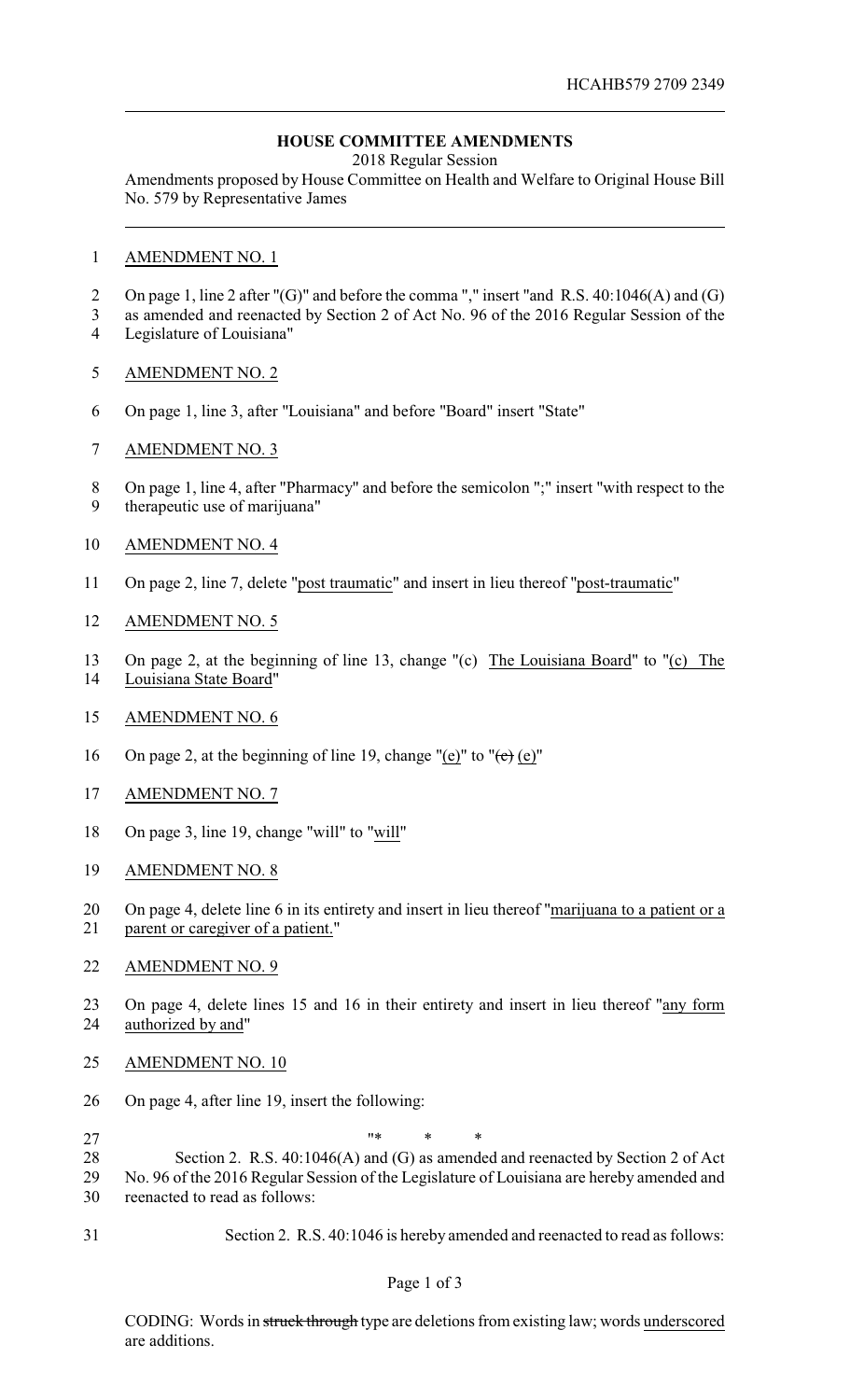§1046. Prescription of marijuana for therapeutic use; rules and regulations; Louisiana Board of Pharmacy and the adoption of rules and regulations relating to the dispensing of prescribed marijuana for therapeutic use; the Department of Agriculture and Forestry and the licensure of a production facility

 A.**(1)** Notwithstanding any other provision of this Part, a physician licensed **by and in good standing with the Louisiana State Board of Medical Examiners**to practice medicine in this state **and who is domiciled in this state** may prescribe, in any form as permitted by the rules and regulations of the Louisiana Board of Pharmacy except for inhalation, and raw or crude marijuana, tetrahydrocannabinols, or a chemical derivative of tetrahydrocannabinols **marijuana or marijuana preparations** for therapeutic use by patients clinically diagnosed as suffering from **a debilitating medical condition** glaucoma, symptoms resulting from the administration of chemotherapy cancer treatment, and spastic quadriplegia **in accordance with rules and regulations promulgated by the Louisiana State**  Board of Medical Examiners. The Louisiana State Board of Medical Examiners shall submit to the Senate and House committees on health and welfare on an annual basis not less than sixty days prior to the beginning of the regular session of the legislature a report as to any additional diseases or medical conditions that should be added to the list of eligible diseases and conditions for prescription.

**(2)(a)** For purposes of this Subsection, "debilitating medical<br>24 **condition**" means cancer, glaucoma, positive status for human **condition" means cancer, glaucoma, positive status for human immunodeficiency virus, acquired immune deficiency syndrome, cachexia or wasting syndrome, seizure disorders, epilepsy, spasticity, severe muscle spasms, intractable pain, Crohn's disease, muscular dystrophy, or multiple sclerosis, or post-traumatic stress disorder.**

 **(b) Intractable pain means a pain state in which the cause of the pain cannot be removed or otherwise treated with the consent of the patient and which, in the generally accepted course of medical practice, no relief or cure of the cause of the pain is possible, or none has been found after reasonable efforts. It is pain so chronic and severe as to otherwise warrant an opiate prescription.**

 **(c) The Louisiana State Board of Medical Examiners shall adopt rules relating to the approval or denial of additional qualifying conditions**.

 **(b) (d) If the United States Food and Drug Administration approves the use of medical marijuana in the same form provided for in this Part for any debilitating medical condition specifically identified in this Paragraph, that medical condition shall no longer be covered by the provisions of this Part.**

 **(c) (e) If the United States Food and Drug Administration approves the use of medical marijuana in a form or derivative different than provided for in this Part for any debilitating medical condition specifically identified in this Paragraph, the disease state shall remain covered by the provisions of this Part. The patient shall first be treated by the approved form or derivative of medical marijuana through utilization of step therapy or fail first protocols. If, after use of the United States Food and Drug Administration approved form or derivative of medical marijuana, the physician determines that the preferred treatment required under step therapy or fail first protocol has been ineffective in the treatment of the patient's debilitating medical condition, he may prescribe the form of medical marijuana provided for in this Part for use by the patient as medically necessary.**